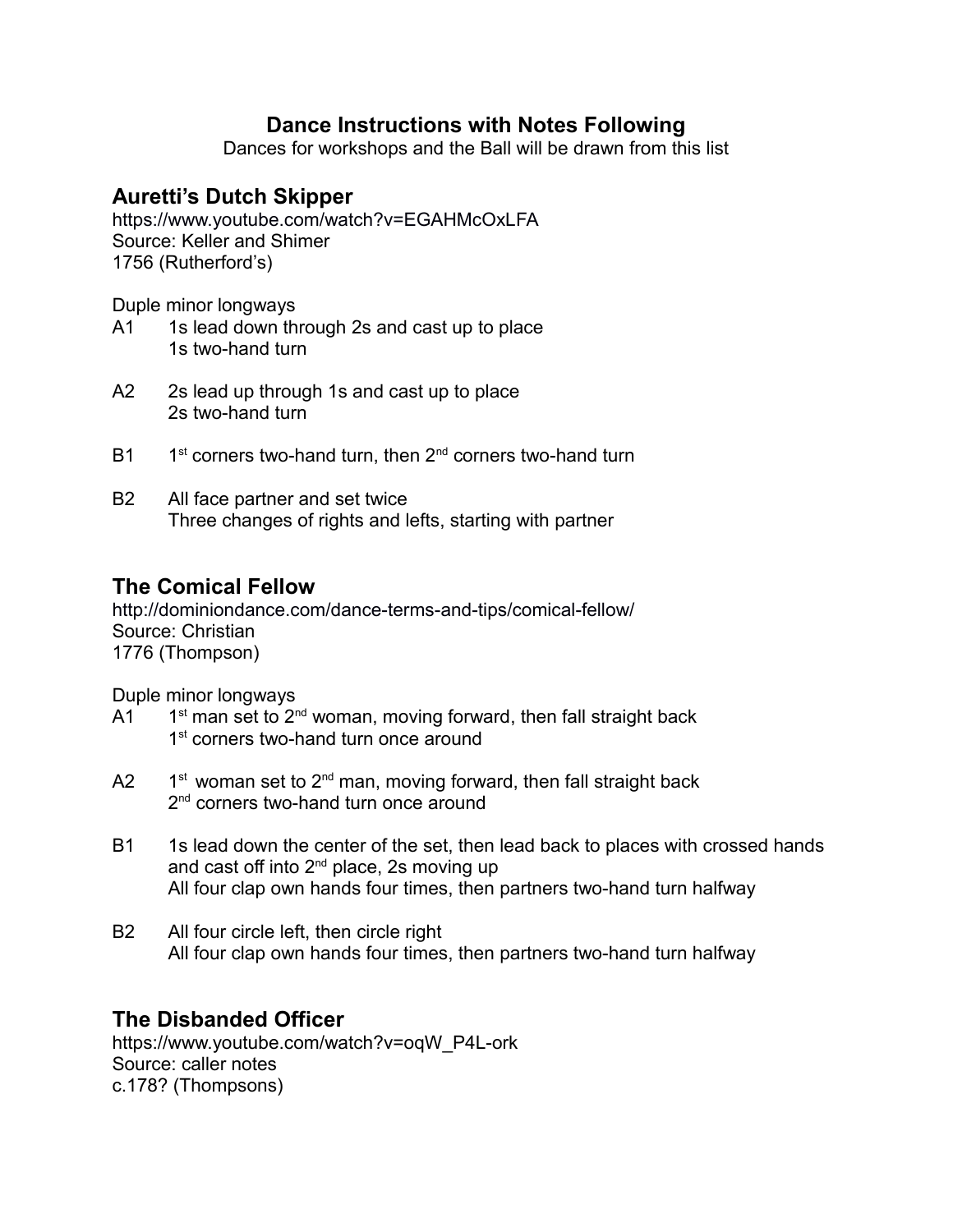Duple minor longways

- A1 1s cross into middle of a line of four facing down All lead down a double All set right and left, 2s gate 1s down to end with all facing up, 1s above the 2s and improper
- A2 All, with partner, lead up a double, all set right and left All turn two-hand partner to end in original place (1s turn  $1\frac{1}{2}$ , 2s turn once)
- B1 All four slipping circle left, then right
- $B2$  $1<sup>st</sup>$  corners change places, then  $2<sup>nd</sup>$  corners change places Three changes of a circular hey, starting ALONG the line

### **Dover Pier**

<https://www.youtube.com/watch?v=4IIXS7j62RU> Source: Keller and Shimer 1791 (Preston)

Duple minor longways

- A1 Partners set twice All right hands across half way and fall back
- A2 Partners set twice All left hands across half way and fall back
- B1 1s cross and go down outside into 2<sup>nd</sup> place, *while* 2s move up 1s two-hand turn 1½
- B2 Four changes of rights and lefts, starting with partner

### **Draper's Gardens**

[https://www.youtube.com/watch?v=P\\_1aezRSNX8](https://www.youtube.com/watch?v=P_1aezRSNX8) Source: Keller and Shimer 1706 (DMI)

- $A1$  $1<sup>st</sup>$  corners set forward, then turn single right 1<sup>st</sup> corners two-hand turn
- $A2$ 2<sup>nd</sup> corners set forward, then turn single right 2<sup>nd</sup> corners two-hand turn
- B Two women face, two-hand turn halfway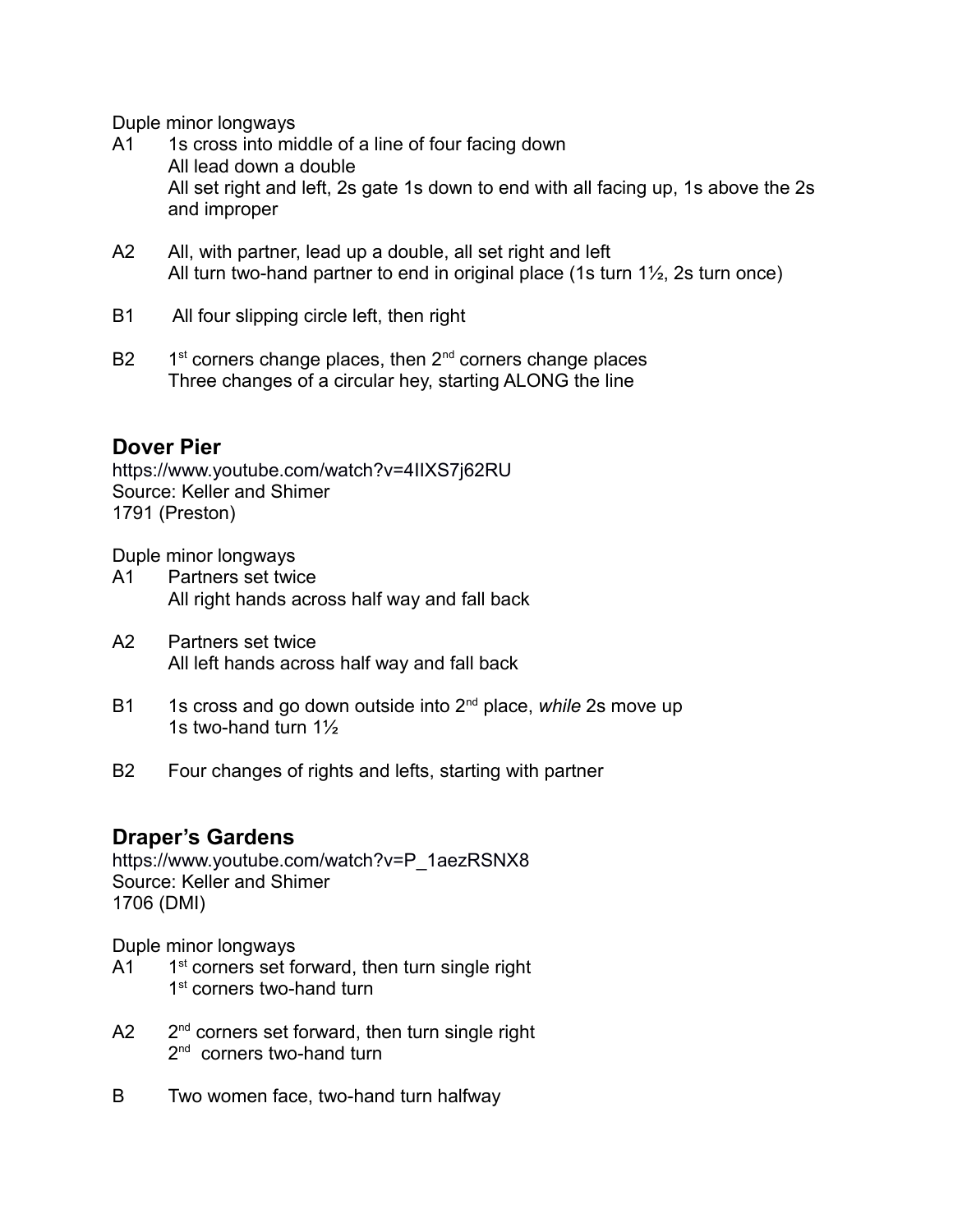Two men face, two-hand turn halfway All circle left halfway and fall back into lines Two changes of rights and lefts, starting with partner 1s lead up through 2s, cast down

### **The Dressed Ship**

<https://www.youtube.com/watch?v=wHbaKJPzmTE> Source: Keller and Shimer 1774 (Thompson)

Duple minor longways

- $A1$  1st corners set forward, fall back, two-hand turn
- A2 2<sup>nd</sup> corners set forward, fall back, two-hand turn
- B1 1s cast down to  $2^{nd}$  place, 2s wait and then lead up All set partner, men turn partners IN counter-clockwise under right arm
- B2 1s cast up, 2s wait and then lead down All set to partner 2s cast up, *while* 1s lead down the center, 1<sup>st</sup> man turning his partner as above

#### **Duke of Kent's Waltz**

<https://www.youtube.com/watch?v=s9OeS9gYd5g&feature=related> Source: Keller and Shimer 1801 (Cahusac)

Duple minor longways

- A1 All right hands across, left hands across
- A2 1s take two hands move down the center with two waltz steps, return with two waltz steps 1s cast down to  $2^{nd}$  place, 2s moving up
- B All take right hands with partner, balance forward and back, changing places with men turning partner IN counter-clockwise under his right arm All take left hands with partner, balance forward and back, changing places with men turning partner IN clockwise under his left arm Look to the right diagonal, turn right-hand Partners left-hand turn

### **Easter Thursday**

<https://www.youtube.com/watch?v=hZtcduri2iM>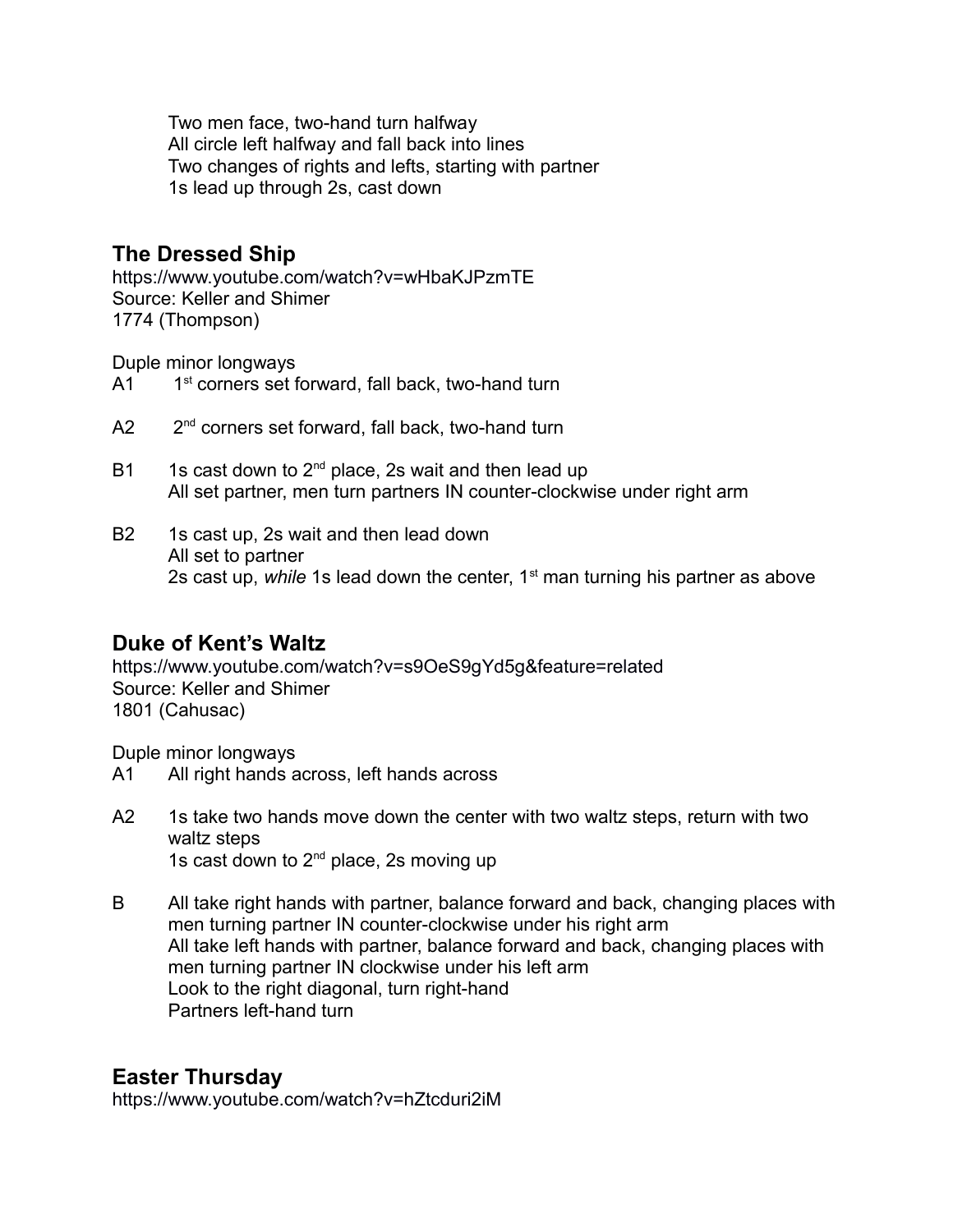Source: Christian c.1733 (Walsh)

Duple minor longways

- A1 Neighbors back-to back, then partners back-to-back
- A2 Neighbors two-hand turn once around, then partners two-hand turn once around
- B1 Facing partner, all balance back and forward, set right and left, then turn single
- B2 1s half figure eight down through the standing 2s 1s cross and go below, 2s moving up Partners two-hand turn once around

# **The Hop Ground**

[https://www.youtube.com/watch?v=WMvmmiK\\_yXI](https://www.youtube.com/watch?v=WMvmmiK_yXI) Source: Christian 1794 (Preston)

Duple minor longways

- $A1$  1s, taking inside hands, set right and left to  $2^{nd}$  woman, then these three circle left once around
- A2 1s, taking inside hands, set right and left to  $2<sup>nd</sup>$  man, then these three circle left once around
- B1 1s cross and go below, 2s moving up 1s two-hand turn 1½, ending proper
- B2 Four changes of rights and lefts, starting with partner

# **In the Fields of Frost and Snow**

(no video) Source: Christian 1719 (Walsh), (DMII)

- A1 1s right-hand turn halfway, then cast down into  $2<sup>nd</sup>$  place, 2s moving up
- A2 1s left-hand turn halfway, then cast up into  $1<sup>st</sup>$  place, 2s moving down
- B1 Facing in on the diagonal, all four move forward toward center point, then fall back into places All four turn single right, then circle left halfway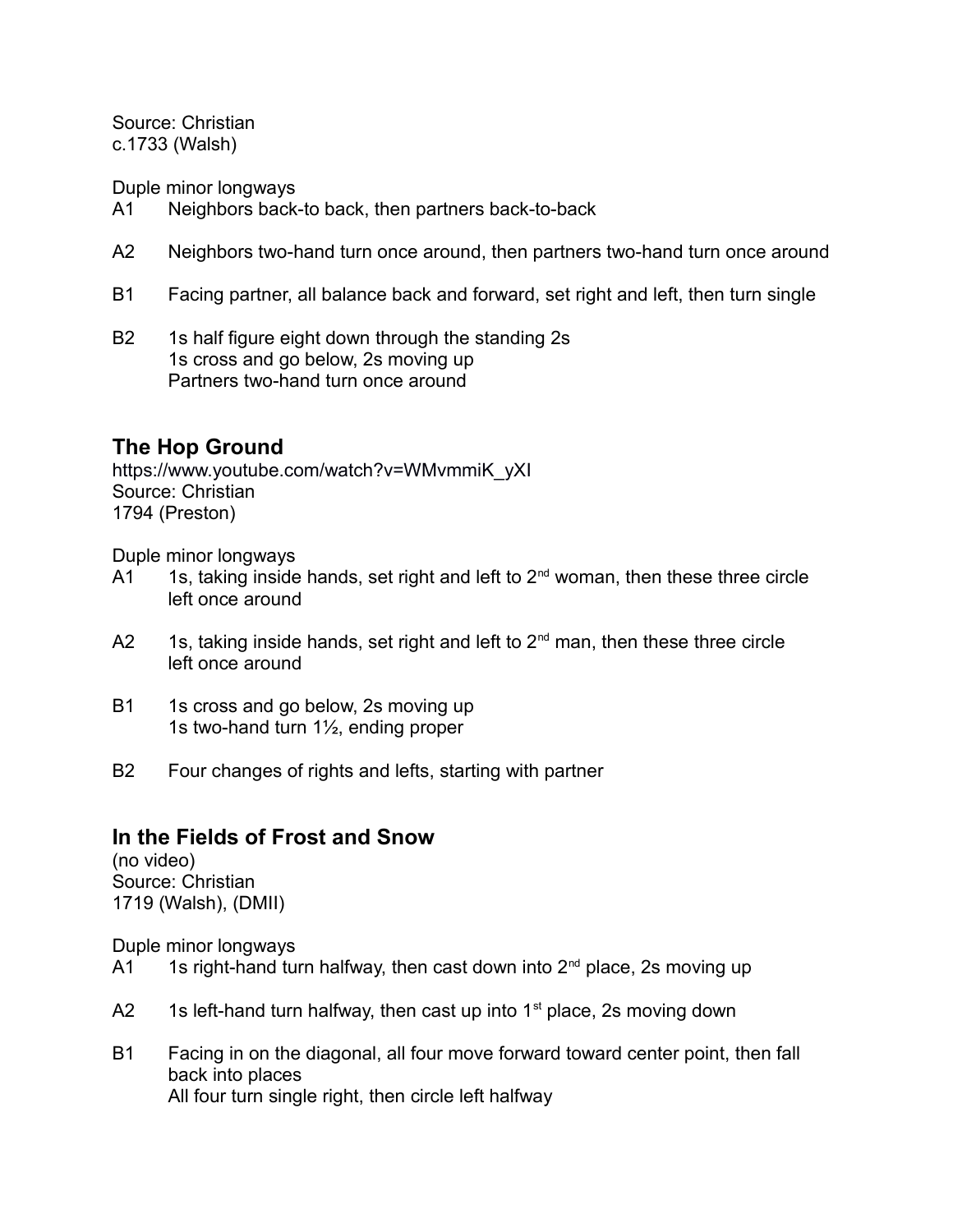**B2**  $1<sup>st</sup>$  corners change places,  $2<sup>nd</sup>$  corners change places 1s set to partner, then cast into  $2^{nd}$  place, 2s moving up

### **Jack's Health**

https://www.youtube.com/watch?v=5Y0OlE7y7tQ Source: Christian 1679 (DMI)

Duple minor longways

- A1 1s cross and dance below, two-hand turn once end facing up 2s moving up
- A2 Current neighbor (1st man/2<sup>nd</sup> woman and 1<sup>st</sup> woman/2<sup>nd</sup> man) back-to-back on the sides Face partner, all fall back with neighbor (taking hands), then set right and left
- B All come forward toward partner, cloverleaf turn single, 1s down/2s up Starting with partner, four changes of rights and lefts Partner two-hand turn to proper side, 1s go 1½ around/ 2s go 1 time around

### **Knives and Forks**

https://www.youtube.com/watch?v=fC86FDvGQ38 Source: Christian 1726 (Neal)

Duple Minor Longways

- $A1$  1s cast down to 2<sup>nd</sup> place, 2s moving up 1s back-to-back
- A2 1s cast up to  $1<sup>st</sup>$  place, 2s moving down 1s back-to-back
- B1 All lead out with neighbor, change hands and lead in Cross R shoulder with partner and look R to face back in
- $B2$  $1<sup>st</sup>$  man and  $2<sup>nd</sup>$  woman (now in  $2<sup>nd</sup>$  corner positions) change places 1<sup>st</sup> woman and 2<sup>nd</sup> man (now in 1<sup>st</sup> corner positions) change places Partner two-hand turn once around

# **Knole Park**

<https://www.youtube.com/watch?v=Pp4De9eR9ns&feature=plcp> Source: Keller and Shimer 1809 (Voight)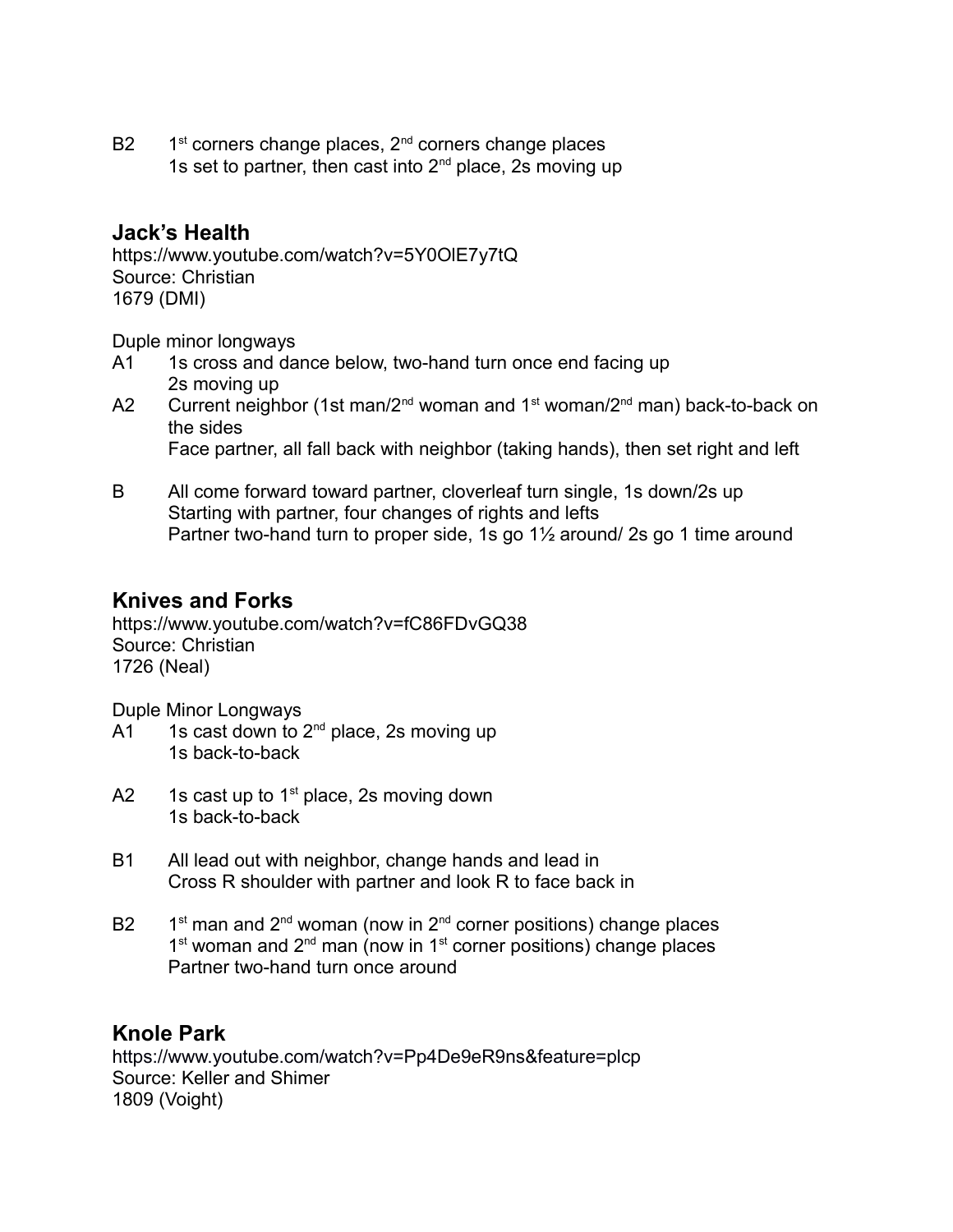Duple minor longways

- A1 All circle left once 1<sup>st</sup> corners change places, 2<sup>nd</sup> corners change places
- A2 All circle left once 1<sup>st</sup> corners change places, 2<sup>nd</sup> corners change places (all home)
- B1 1s lead down the center, lead back 1s cast to  $2^{nd}$  place, 2s moving up
- B2 Whole poussette counter-clockwise,  $2^{nd}$  corners inviting (1<sup>st</sup> corners moving forward)

### **Mr. Beveridge's Maggot (BBC version)**

<https://www.youtube.com/watch?v=dBgaO9Va5cA> Source: BBC film of Pride and Prejudice,1995 1695 (DMI)

Duple minor longways

- A Partner right-hand turn (close with hands low) Partner left-hand turn (close with hands low) 1s cross and cast down 1s lead up center, crossing, turn single away to original place
- B 1s cross and cast down, then back-to-back *While* 2s meet, lead up, cast to ends of lines of four facing up All up a double and back 1s cross and cast down, *while* 2s face, meet, and lead up

#### **Mount Hills**

https://www.youtube.com/watch?v=QnEj7jaiHJM&feature=channel&list=UL Source: Christian 1701 (DMI)

- A1 1s cross and go below, 2s moving up 1s half-figure eight up through standing 2s
- A2 2s cross and go below, 1s moving up 2s half-figure eight up through standing 1s
- $B1$  $1<sup>st</sup>$  corners change places,  $2<sup>nd</sup>$  corners change places All four circle left halfway, turn single right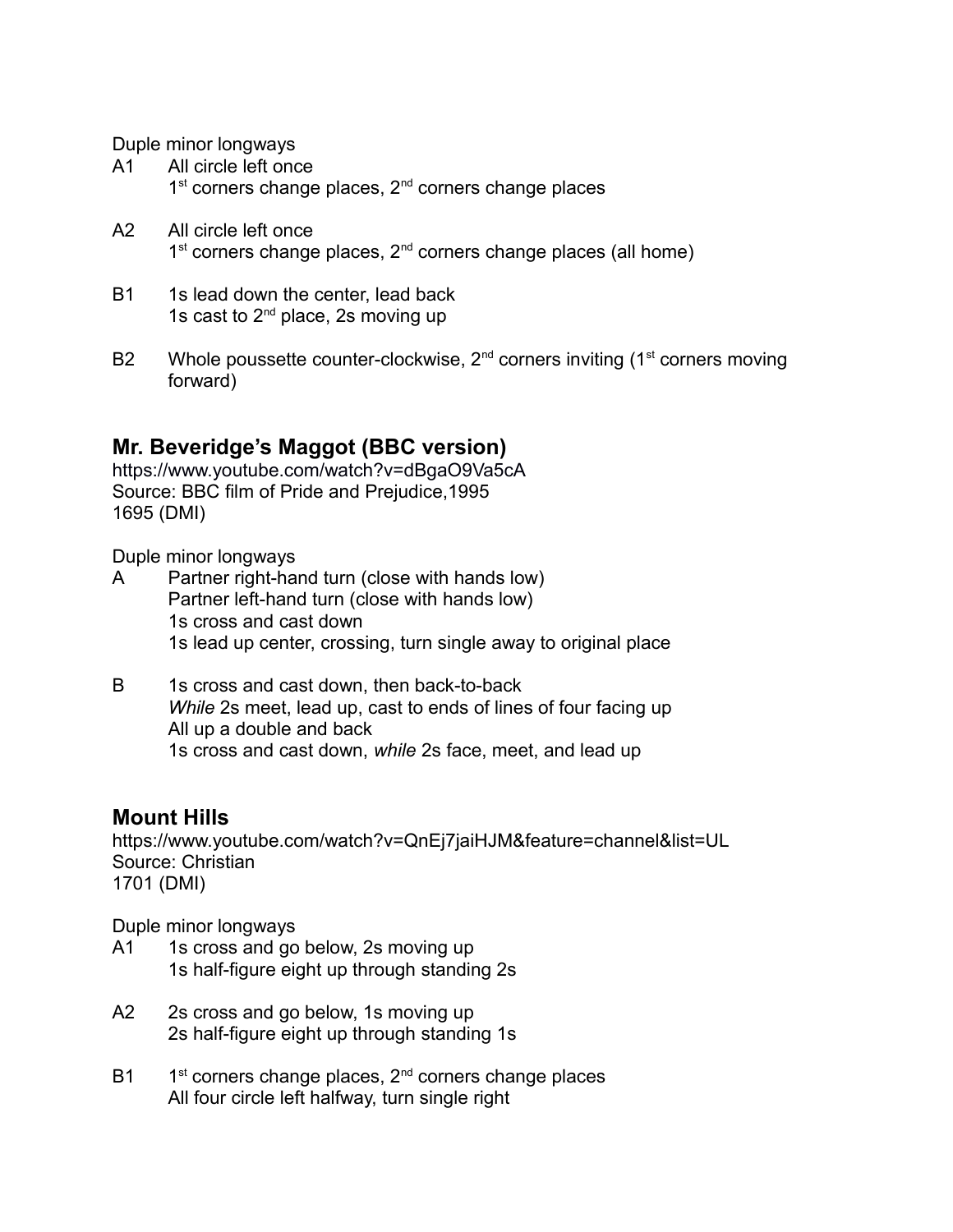B2 Partners back-to-back

Three changes of a circular hey, starting with partner

# **My Lord Byron's Maggot**

https://www.youtube.com/watch? v=7IgHyqm\_6DU&list=UUtN5U3dEuM53BQPlW7lQcWQ&index=18 Source: caller notes 1701 (DMI)

Duple minor longways

- $A1$  $1<sup>st</sup>$  man (falling back) beckons to  $2<sup>nd</sup>$  woman, who moves forward  $2^{\text{nd}}$  woman moves back, beckoning to 1 $^{\text{st}}$  man who moves forward 1<sup>st</sup> corners two-hand turn
- $A1$  $2<sup>nd</sup>$  man (falling back) beckons to 1<sup>st</sup> woman, who moves forward 1<sup>st</sup> woman moves back, beckoning to 2<sup>nd</sup> man who moves forward  $2^{\mathsf{nd}}$  corners two-hand turn
- B Men lead between the women, cast back to places With partner, clap together, right hands, together, left hands Repeat clapping 1s cast down, 2s wait and then move up

# **The Ragg**

<http://dominiondance.com/dance-terms-and-tips/the-ragg/> Source: Christian 1726 (Neal)

Duple minor longways

- A1 1s cross and go below, 2s moving up 1s two-hand turn 1½ around, ending proper
- A2 2s cross and go below, 1s moving up 2s two-hand turn 1½ around, ending proper (All home)
- B1 All four right hands across, then left hands across
- B2 Facing partner, all set right and left, twice Three changes of rights and lefts, starting with partner

# **Rakes of Rochester**

<https://www.youtube.com/watch?v=qSWG5YzeCro>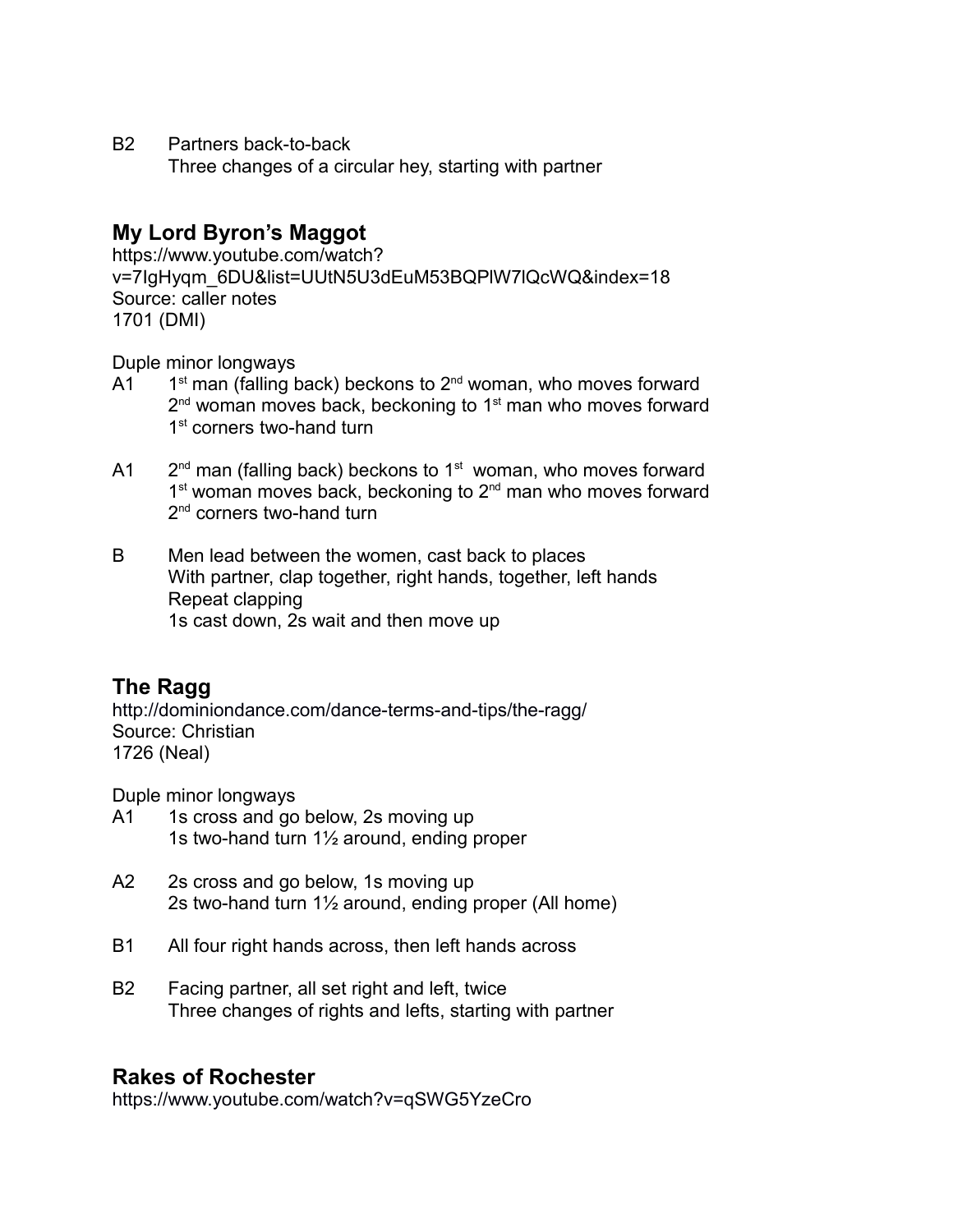Source: Christian (using common variant) 1748 (Walsh)

Duple minor longways

 $A1$  $1<sup>st</sup>$  corners right-hand turn once, then the 1s left-hand turn once

- $A2$  $2<sup>nd</sup>$  corners left-hand turn once, then the 2s right-hand turn once
- B1 1s take two hands with partner, slip down the center, set to each other 1s slip back to place and cast into 2<sup>nd</sup> place, 2s move up
- B2 Four changes of rights and lefts, starting with partner

# **Sion House**

[https://www.youtube.com/watch?](https://www.youtube.com/watch?v=lTrYcICUgck&list=UUXamRjkKPxgsitJewicFUWQ&index=7&feature=plcp) [v=lTrYcICUgck&list=UUXamRjkKPxgsitJewicFUWQ&index=7&feature=plcp](https://www.youtube.com/watch?v=lTrYcICUgck&list=UUXamRjkKPxgsitJewicFUWQ&index=7&feature=plcp) Source: Christian 1718 (Walsh, DMI)

Duple minor longways

- A1 All four circle left halfway, 2<sup>nd</sup> corners change places, *while* 1<sup>st</sup> corners turn single right
- A2 All four circle left halfway, 1<sup>st</sup> corners change places, *while* 2<sup>nd</sup> corners turn single right (all progressed and improper)
- B1 Men lead through the women and cast back, then partners two-hand turn  $1\frac{1}{2}$
- B2 Women lead through the men and cast back, then 1s half figure eight up through the 2s and change places into progressed proper places

# **Sir Roger de Coverly**

<https://www.youtube.com/watch?v=vxFgdC2nH1Q&feature=relmfu> Source: caller notes

Four couple (or so) longways set

- $\mathsf{A}$ 1<sup>st</sup> man and bottom woman dance forward and honor and back to place 1<sup>st</sup> woman and bottom man repeat
	- 1<sup>st</sup> man and bottom woman right-hand turn
	- 1<sup>st</sup> woman and bottom man repeat
	- 1<sup>st</sup> man and bottom woman left-hand turn
	- 1<sup>st</sup> woman and bottom man repeat
	- 1<sup>st</sup> man and bottom woman two-hand turn
	- 1<sup>st</sup> woman and bottom man repeat
	- 1<sup>st</sup> man and bottom woman back-to-back
	- 1<sup>st</sup> woman and bottom man repeat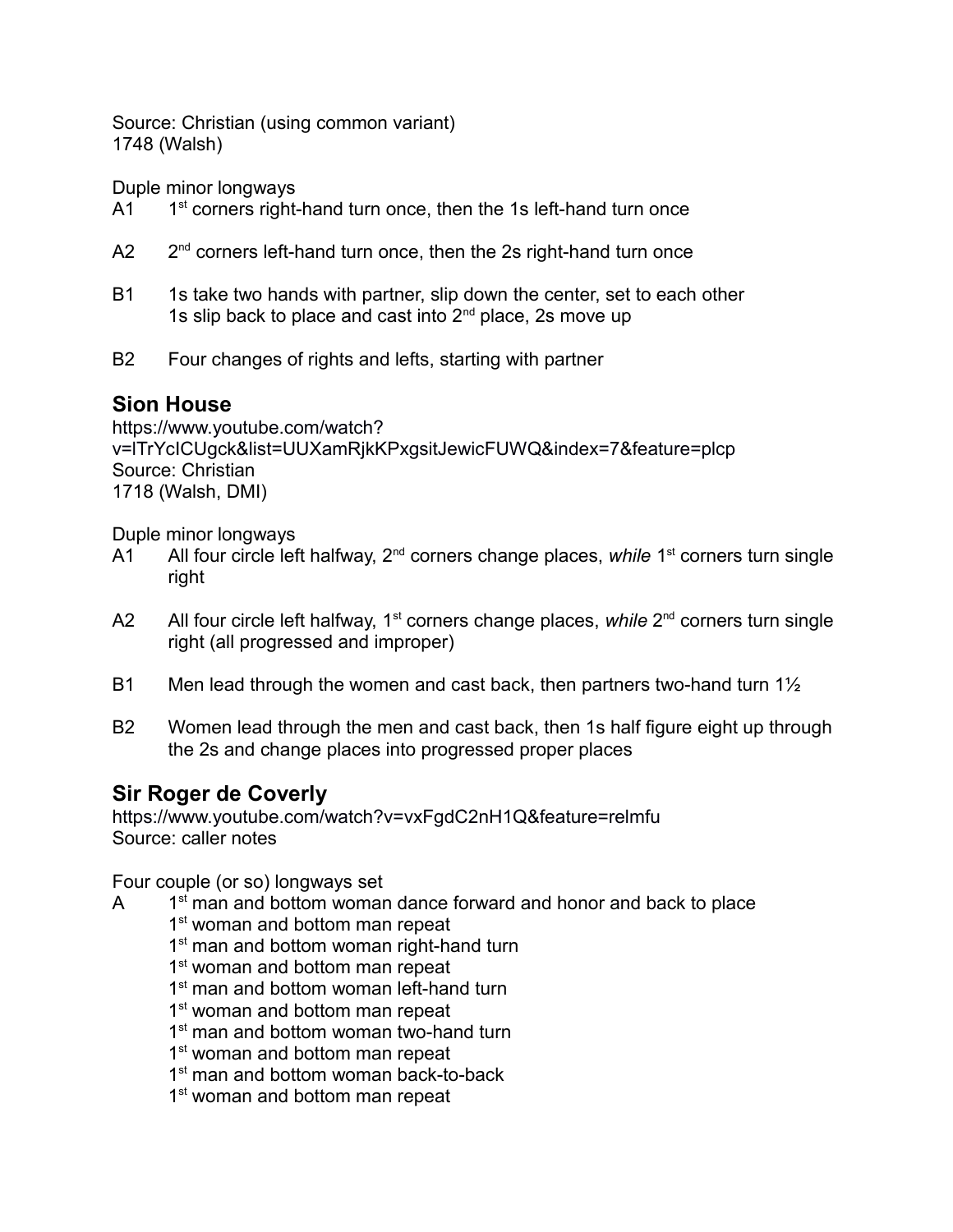- $\overline{B}$ 1<sup>st</sup> couple pull by right, weave/lace through the remaining couples 1<sup>st</sup> couple meet at the bottom and chasse back to the top
- C All face up, cast down 1<sup>st</sup> couple arch at bottom, everyone else dance up to the top

### **Shrewsbury Lasses**

<https://www.youtube.com/watch?v=NlupGTHKtGo> Source: Keller and Shimer 1765 (Thompson)

Three couple longways set

- $A<sub>1</sub>$  $1<sup>st</sup>$  man slow set and honor to  $2<sup>nd</sup>$  woman These two, two-hand turn
- $A2$  $1<sup>st</sup>$  woman slow set and honor to  $2<sup>nd</sup>$  man These two, two-hand turn
- B1 1s cast to middle place, 2s moving up 1s and 3s circle left once around 1<sup>st</sup> man skip up outside around the top couple, ending in middle place, improper, *while* 1<sup>st</sup> woman skip down around bottom couple, ending in middle place, improper 1s two-hand turn halfway
- B2 3s cast to middle place, 1s moving down 3s and 2s (at the top) circle left once around 3<sup>rd</sup> man skip up outside around the top couple, ending in middle place, improper, while 3<sup>rd</sup> woman skip down around bottom couple, ending in middle place, improper 3s two-hand turn halfway

# **The Spaniard**

<http://dominiondance.com/dance-terms-and-tips/the-spaniard/> Source: Christian 1777 (Thompson)

- $A<sub>1</sub>$  $1<sup>st</sup>$  man set to  $2<sup>nd</sup>$  woman, moving forward
	- 1<sup>st</sup> corners turn single right
	- 1<sup>st</sup> corners two-hand turn once
- $A2$  $1<sup>st</sup>$  woman set to  $2<sup>nd</sup>$  man, moving forward 2<sup>nd</sup> corners turn single right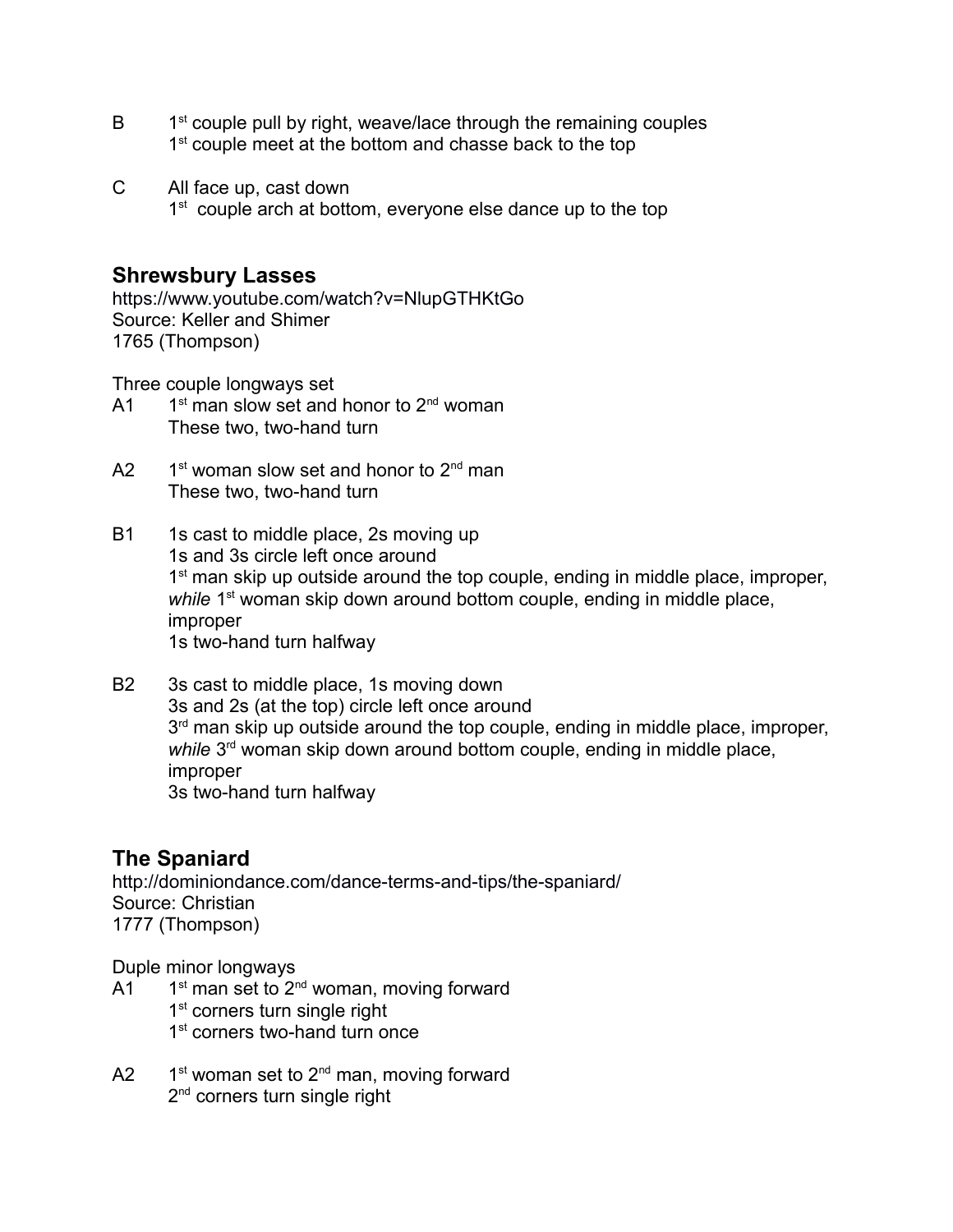2<sup>nd</sup> corners two-hand turn once

- B1 1s lead down the set (4 bars), lead back to places and cast into  $2<sup>nd</sup>$  place, 2s moving up
- B2 All four circle left, then circle right

### **Take a Dance/ Ore Boggy**

<https://www.youtube.com/watch?v=nJeaXoyQaRI> Source: Christian TAD c1753 (Johnson)/ OB 1726 (Neal)

Duple minor longways

- A1 1s lead down through the 2s and cast back to place 1s two-hand turn once
- A2 2s lead up through the 1s and cast back to place 2s two-hand turn once
- B1 1s cross and go below, 2s moving up 1s half figure eight up through the 2s
- B2 Four changes of rights and lefts, starting with partner

# **Trip to Tunbridge**

<https://www.youtube.com/watch?v=9cThxKbyUy0> Source: Keller and Shimer 1793 (Preston)

Three couple longways set

- A1 1s cast down to the bottom of the set, "take a peek," cast back to place
- A2 1s lead down the center, the lead back and cast to  $2^{nd}$  place, 2s moving up
- B1 1s pass right shoulder, 1<sup>st</sup> man right-hand turn 3<sup>rd</sup> woman, *while* 1<sup>st</sup> woman right hand turn 2<sup>nd</sup> man 1s pass right shoulder, 1st man right-hand turn 2nd woman, *while* 1st woman right hand turn  $3<sup>rd</sup>$  man
- B2 1s cross right shoulder, all face out, then all lead out a double and fall back, and all face partners 1s cast to the bottom, *while* 2s turn two-hands, and 3s lead up to 2nd place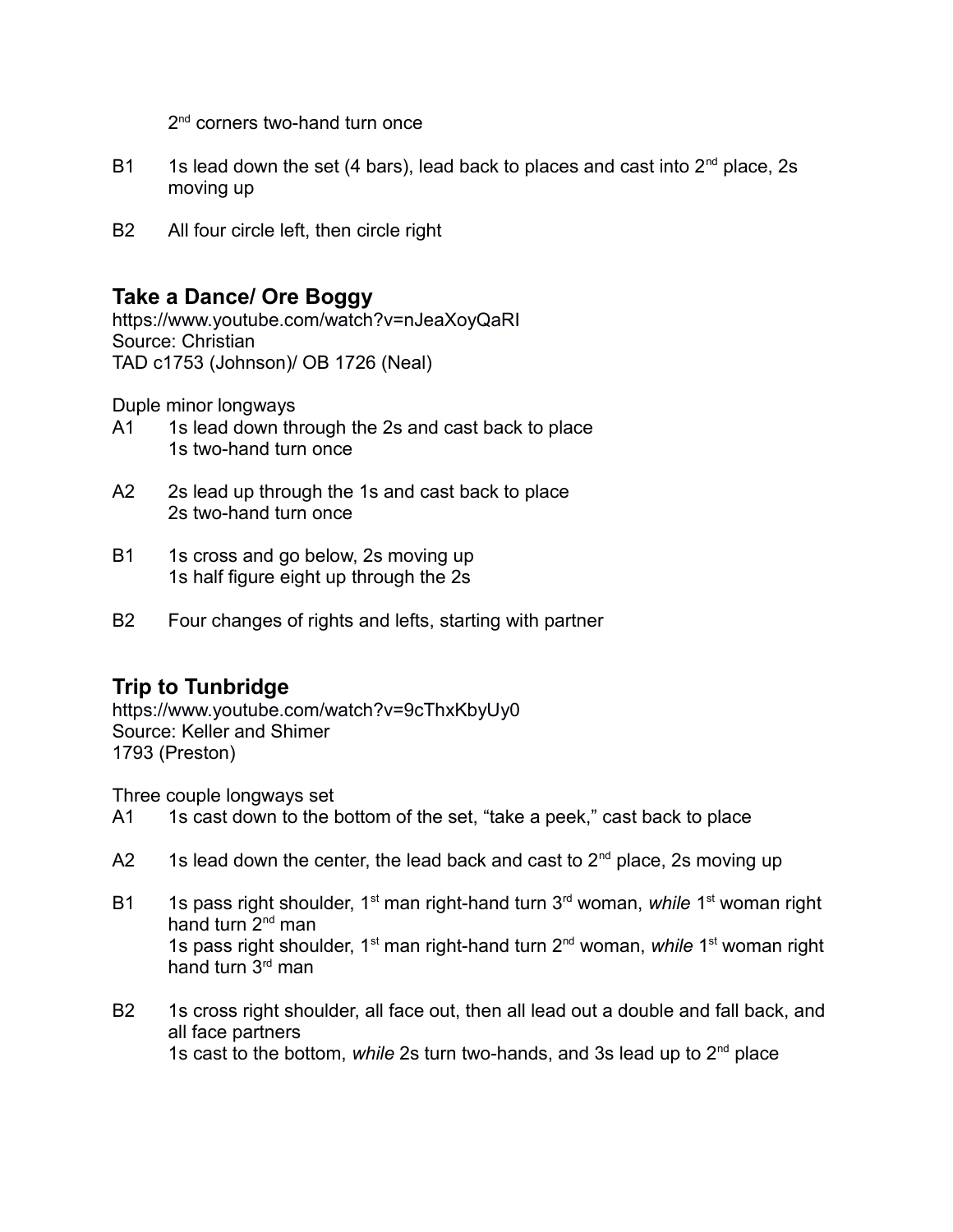### **Well Hall**

<https://www.youtube.com/watch?v=NZR797dKqWc> Source: caller notes 1679 (DMI)

Duple minor longways

- A1 1s right-hand turn  $1\frac{1}{2}$ , facing up, poised to cast (a slight pause) 1s cast down one place, 2s moving up 1s change places, falling back on last three steps
- A2 2s right-hand turn 1½, facing up, poised to cast (a slight pause) 2s cast down one place, 1s moving up 2s change places, falling back on last three steps
- $B1$  $1<sup>st</sup>$  corners change places,  $2<sup>nd</sup>$  corners change places All circle left halfway All turn single (cloverleaf – 1s up and away, 2s down and away)
- $B2$  $2<sup>nd</sup>$  corners change places,  $1<sup>st</sup>$  corners change places All circle left halfway 1s cast down, *while* 2s lead up

# **Yellow Stockings**

<https://www.youtube.com/watch?v=TafMkO7cOOQ&feature=plcp> Source: Christian 1726 (Neal)

Duple minor longways

- $A<sub>1</sub>$ 1<sup>st</sup> corners two-hand turn twice around
- $A2$  $2<sup>nd</sup>$  corners two-hand turn twice around
- B1 1s, taking two hands, slip down the center of the set, slip back to place, then cast off into  $2^{nd}$  place, 2s moving up
- B2 Four changes of rights and lefts, starting with partner

# **The Young Widow**

http://dancevideos.childgrove.org/ecd/playford/102-the-young-widow Source: Christian 1788 (Griffiths)

Triple minor longways

A1 1s and 2s right hands across, then left hands across